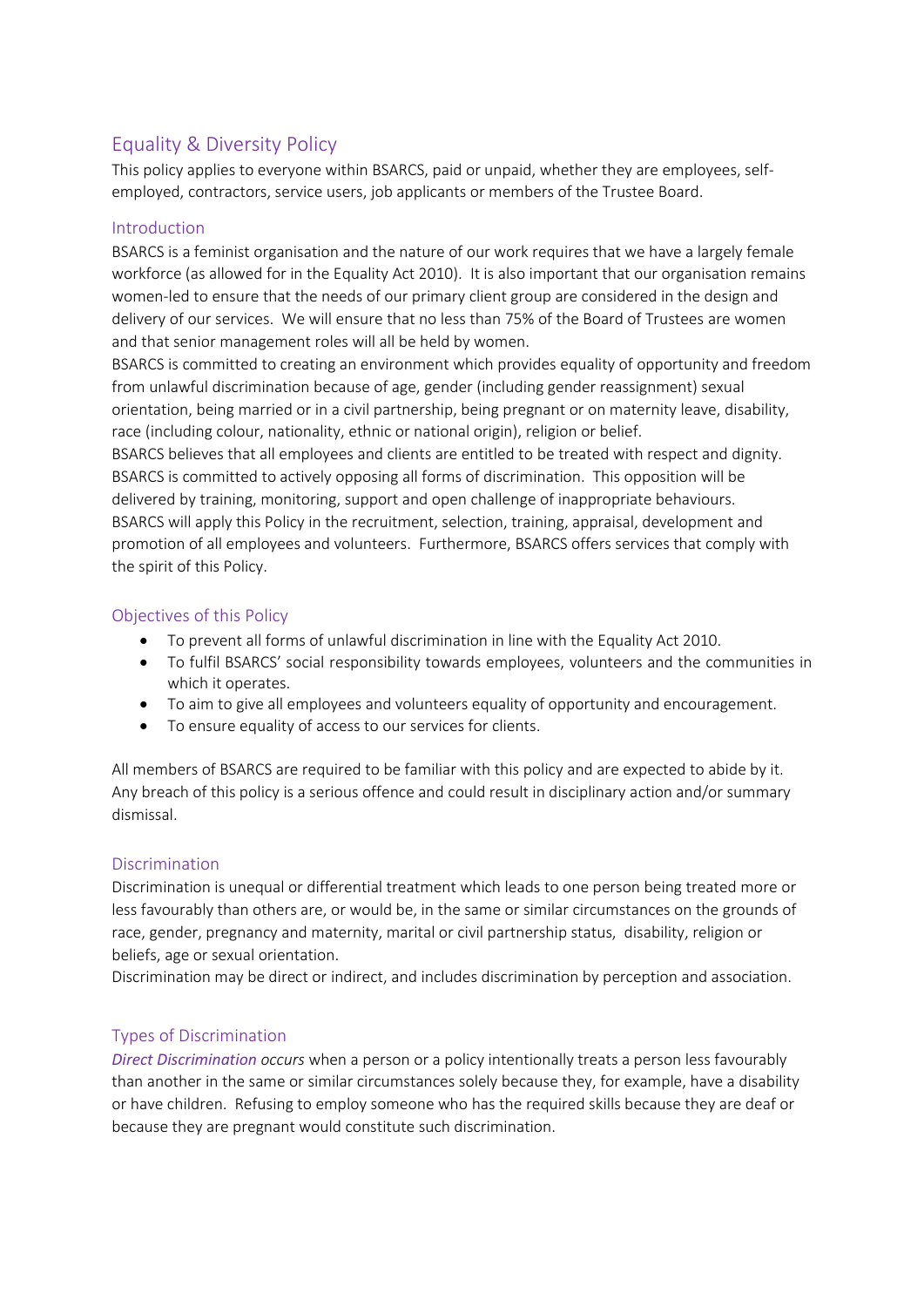*Indirect Discrimination* occurs where there is a requirement or condition which applies equally to everyone but which, in practice, has an adverse impact on a particular group and cannot be justified.

*Abuse and/ or Harassment* occurs when a person is subjected to unwanted conduct that has the purpose or effect of violating their dignity or creating an intimidating, hostile, degrading, humiliating or offensive environment.

*Victimisation* occurs when a person is treated less favourably or is discriminated against because they have pursued or intend to pursue their rights in respect of alleged discrimination.

*Institutional Racism* is the collective failure of an organisation to provide an appropriate and professional service to people because of their colour, culture or ethnic origin. It can be seen in the processes or attitudes and behaviour, which amount to discrimination, to unwitting prejudice, ignorance, thoughtlessness and racist stereotyping which disadvantages minority ethnic people.

### Unlawful Reasons for Discrimination

#### Gender

It is not permissible to treat a person less favourably on the grounds of sex, marital status, civil partnership, pregnancy or maternity, gender reassignment or transgender status, including those who define as non-binary and gender fluid. This includes those undergoing or intending to undergo gender reassignment.

#### Age

It is not permissible to treat a person less favourably because of their age. This does not currently apply to the calculation of redundancy payments where entitlement is lawfully based on an individual's age.

#### Disability

It is not permissible to treat a disabled person less favourably than a non-disabled person. The Equality Act defines a disabled person as someone who has *"a physical or mental impairment and the impairment has a substantial and long-term adverse effect on their ability to perform normal day-today activities"*

#### Race

It is not permissible to treat a person less favourably because of their race, the colour of their skin, their nationality or their ethnic origin.

#### Sexual Orientation

It is not permissible to treat a person less favourably because of their sexual orientation.

#### Religion or Belief

It is not permissible to treat a person less favourably because of their religious beliefs or their religion or their lack of any religion or belief.

### Equality & Diversity in Employment

BSARCS will ensure that the recruitment, training and development opportunities and terms of conditions of employment are determined on the basis of capability, qualifications, experience, skills and productivity.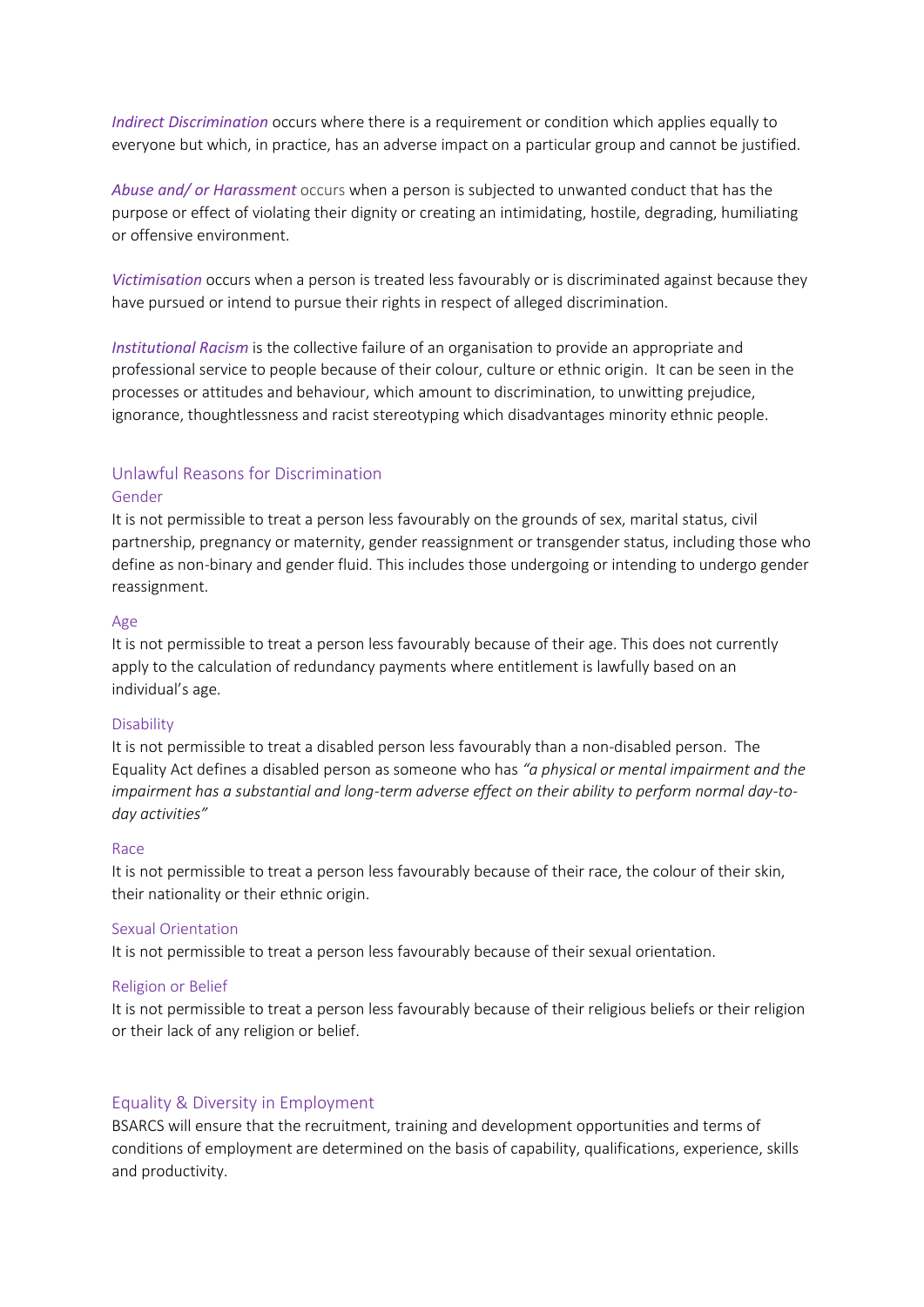### Recruitment

BSARCS is committed to on-going equality and non-discrimination for all and will ensure that all persons are selected, promoted and treated equally on the basis of their relevant aptitudes, skills and abilities with no regard to any of the characteristics listed above.

### Positive Action in Recruitment

Under the Equality Act 2010, it is possible to adopt positive action in recruitment and promotion. 'Positive action' means the steps that BSARCS can take to encourage people from groups with different needs or with a past record of disadvantage or low participation, to apply for positions within BSARCS.

If BSARCS chooses to utilise positive action in recruitment, this will not be used to treat people with a protected characteristic more favourably, it will be used only in tie-break situations, when there are two candidates of equal merit applying for the same position.

### Genuine Occupational Requirements

There are certain lawful defined exceptions in the Equality Act 2010, known as occupational requirements. These, broadly, apply when a job can only be performed effectively by someone with a particular protected characteristic, e.g. either a man or a woman, a person of a specific racial or religious group, a person of a particular sexual orientation, a disabled person or a person of a particular age group.

To rely on this exception, an employer must show that, having regard to the nature or context of the work, having the particular protected characteristic is a genuine occupational requirement and that the application of the requirement is a proportionate means of achieving a legitimate aim. Because of the nature of our work and our primary client group, the majority of BSARCS' positions will be filled by women. However, we will consider all roles separately and review the need for a GOR each time a position becomes vacant, as circumstances may change.

### Reasonable Adjustments

BSARCS has a duty to consider reasonable adjustments to facilitate the employment of a disabled person. These may include, but is not limited to:

- Making adjustments to premises
- Re-allocating some or all of a disabled employee's duties
- Transferring a disabled employee to a role better suited to their disability
- Relocating a disabled employee to a more suitable office
- Giving a disabled employee time off work for medical treatment or rehabilitation
- Providing training or mentoring for a disabled employee
- Supplying or modifying equipment, instruction and training manuals for disabled employees
- Any other adjustments that BSARCS considers reasonable and necessary provided such adjustments are within the financial means of BSARCS.

If an employee has a disability and feels that any such adjustments could be made by BSARCS, they should speak with their line manager.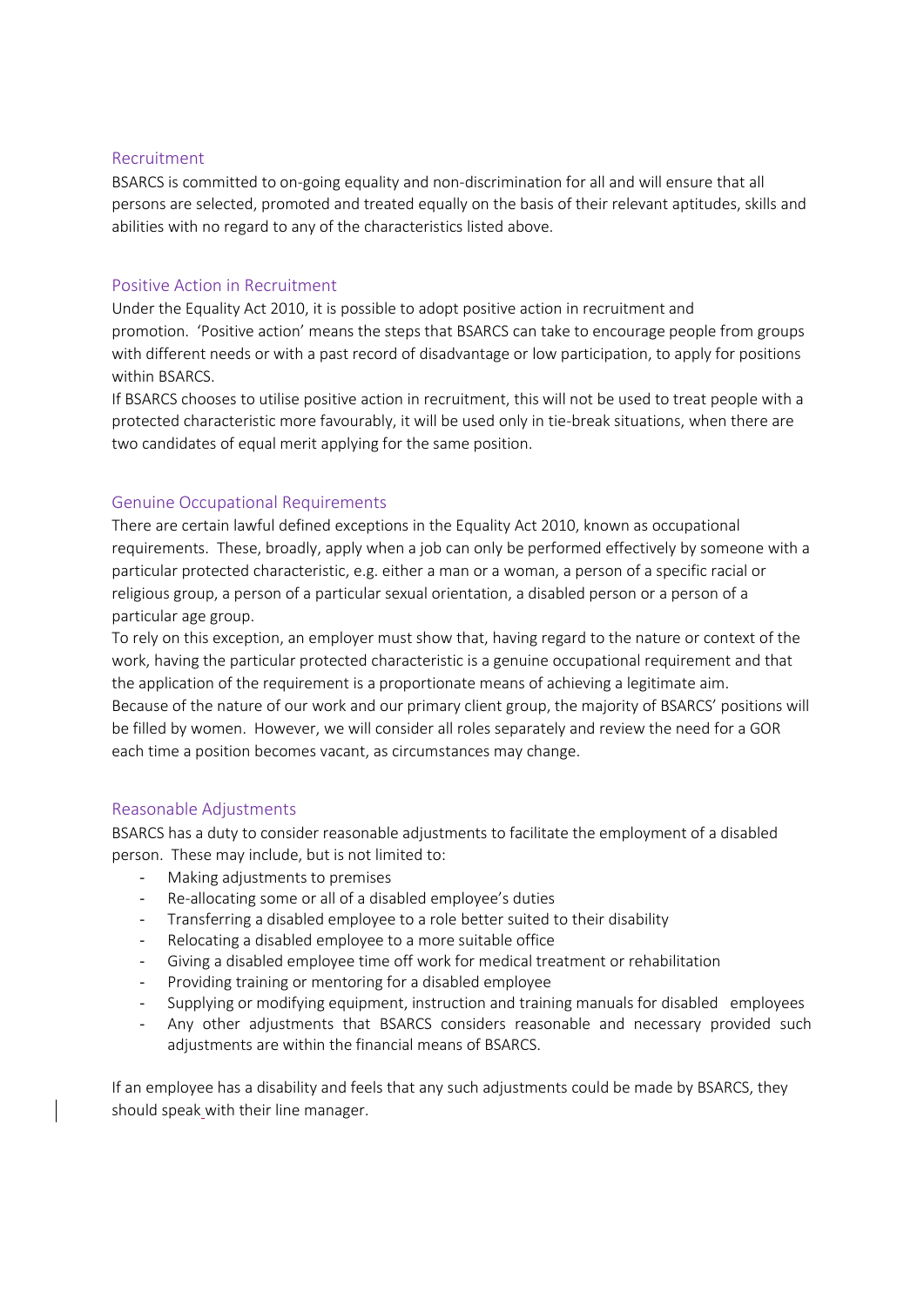## Equality & Diversity in Service Provision

BSARCS is committed to ensuring that our service users have equal opportunity to access and benefit from our services. In order to adequately meet the needs of our client we will:

- treat all of our service users with dignity and respect, within a culture of belief
- ensure that all of our staff and volunteers are adequately skilled, trained and experienced to meet the diverse needs of our service users
- seek to continuously develop our knowledge and understanding of the diverse needs of the community in which we work through formal training and listening to the needs of our clients
- we will continue to deliver a range of services offering advice, support and advocacy to increase our responsiveness and delivery to a broad range of clients
- we will assess the diverse needs of our service users when making plans and developing services
- we will ensure that safe, gender-specific spaces are available
- we will work to empower our clients, encourage their independence and enable them to make choices about the support they receive and the manner in which they receive it
- we will carry out comprehensive needs assessments with all of our clients to ensure that their individual needs are considered and met where possible, including the need for interpretation and translation services and adapted service delivery (i.e. communication methods)
- we will encourage our service users and key partners to give feedback about the accessibility of our services and commit to learning from this feedback
- we will work closely with external partner agencies to ensure that our service users receive the most appropriate intervention and support
- we will advocate for our clients where they are experiencing difficulties in accessing appropriate external services and support
- we will continue to raise awareness and challenge misconceptions about sexual violence, victims and its impact

# Responsibility for the Implementation of this Policy

All employees and volunteers have an equal responsibility in the practical application of this policy and in their day-to-day interactions with colleagues, clients, visitors and members of the public. However, specific responsibility falls upon managers and others involved in recruitment, employee administration and training.

Initial responsibility on a day-to-day basis for the observance of this policy lays with line managers, final responsibility lies with the Trustees, or such delegated members as outlined in other relevant BSARCS policies.

Employees and volunteers may be held independently and individually liable for their discriminatory acts by BSARCS and in some circumstances an Employment Tribunal may order them to pay compensation to the person who has suffered as a result of discriminatory acts.